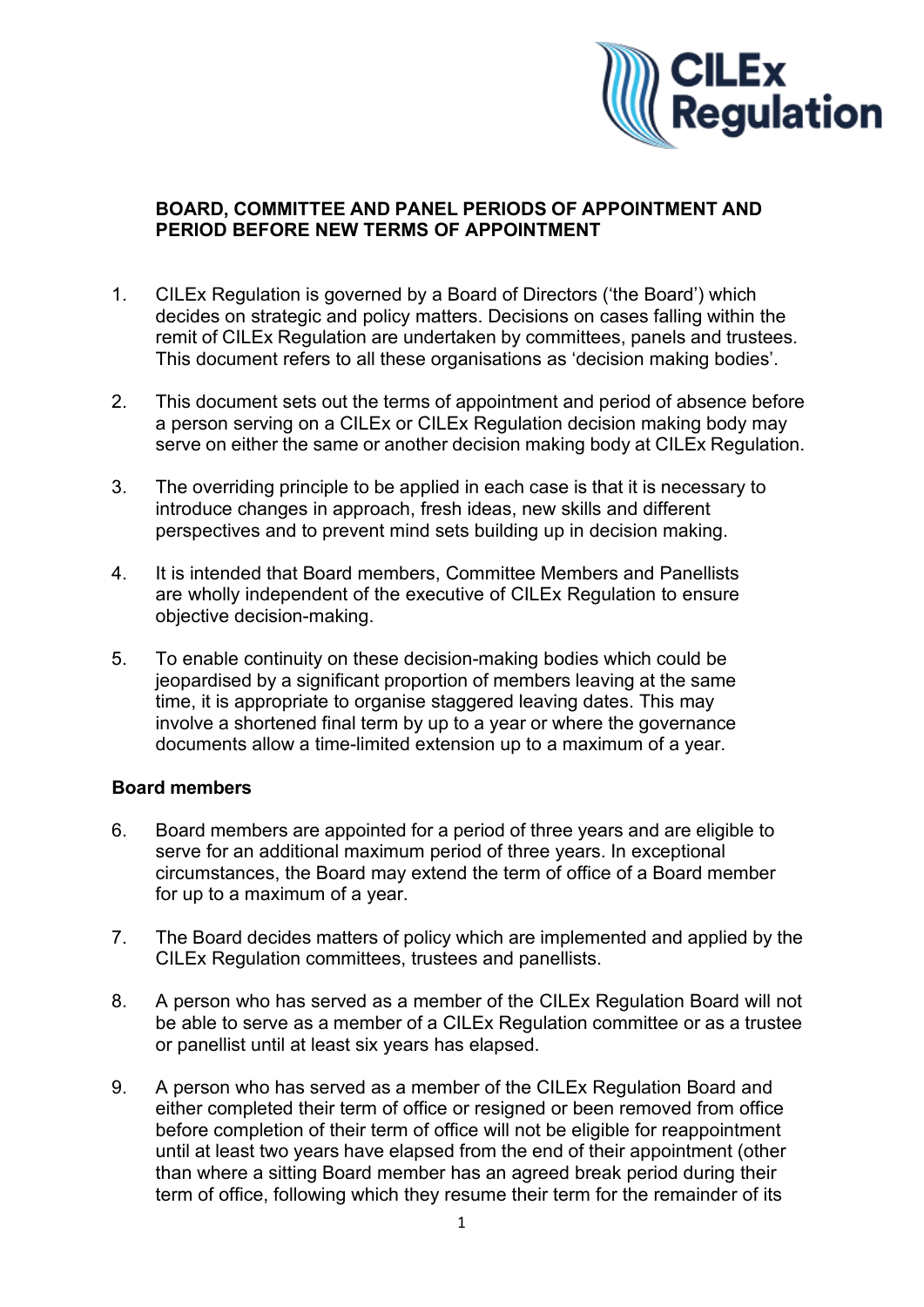

original duration without a formal reappointment process).

- 10. A person who has served as a member of the former CILEx Council, or any other Board or Committee within the CILEX Group governance structure, will not be eligible to serve as a member of the CILEx Regulation Board until at least two years have elapsed from the end of their appointment.
- 11. Altering the length of a final term for continuity purposes: The Standing Orders set out how a term can be extended in exceptional circumstances. With the prior agreement of the Chair, the final term of a Board member may be reduced by up to a year. If the member disagrees with the proposed reduced term the matter will be decided by a quorate non-conflicted Board.
- 12. If the Chair of the Board is appointed whilst being an existing Board member, then the Chair will be able to serve two full three-year terms as the Chair, irrespective of the term served as a Lay Board member, subject to an overall ten-year maximum length on the Board in total.

## **Committee members, panellists and trustees**

- 13. Except for the ALC and SRC, Committee members, panellists and trustees are appointed for a period of three years and are eligible to serve for an additional two terms of three years, with a maximum nine-year tenure in total. Where LSB-approved Rules differ, the LSB Rules take precedence, until the Rules are amended to reflect the policy wishes of the Board captured in this document.
- 14. The Admissions and Licensing Committee (ALC) and Strategic Risk Committee (SRC) members are appointed for a period of five years and are eligible to serve for an additional five-year term, with a maximum ten year tenure in total.
- 15. The CILEx Regulation committees, panellists and trustees make casework decisions.
- 16. A person who has served as a member of a CILEx Regulation committee, panel or trust fund and either completed their term of office or resigned or been removed before completion of their term of office may not serve on another CILEx Regulation Committee, panel or Trust Fund until at least two years have elapsed from the end of their appointment.
- 17. A person who has served as a member of a CILEx Regulation Committee, Panel or Trust Fund will be eligible to make an application and serve on the CILEx Regulation Board without any time having elapsed between the respective appointments. A person may not serve in two capacities at the same time.
- 18. A person who has served as a member of the former CILEX Council or any other board within the CILEX Group governance structure, will not be eligible to serve as a member of a CILEx Regulation Committee, Panel or Trust Fund until at least two years have elapsed from the end of their appointment.